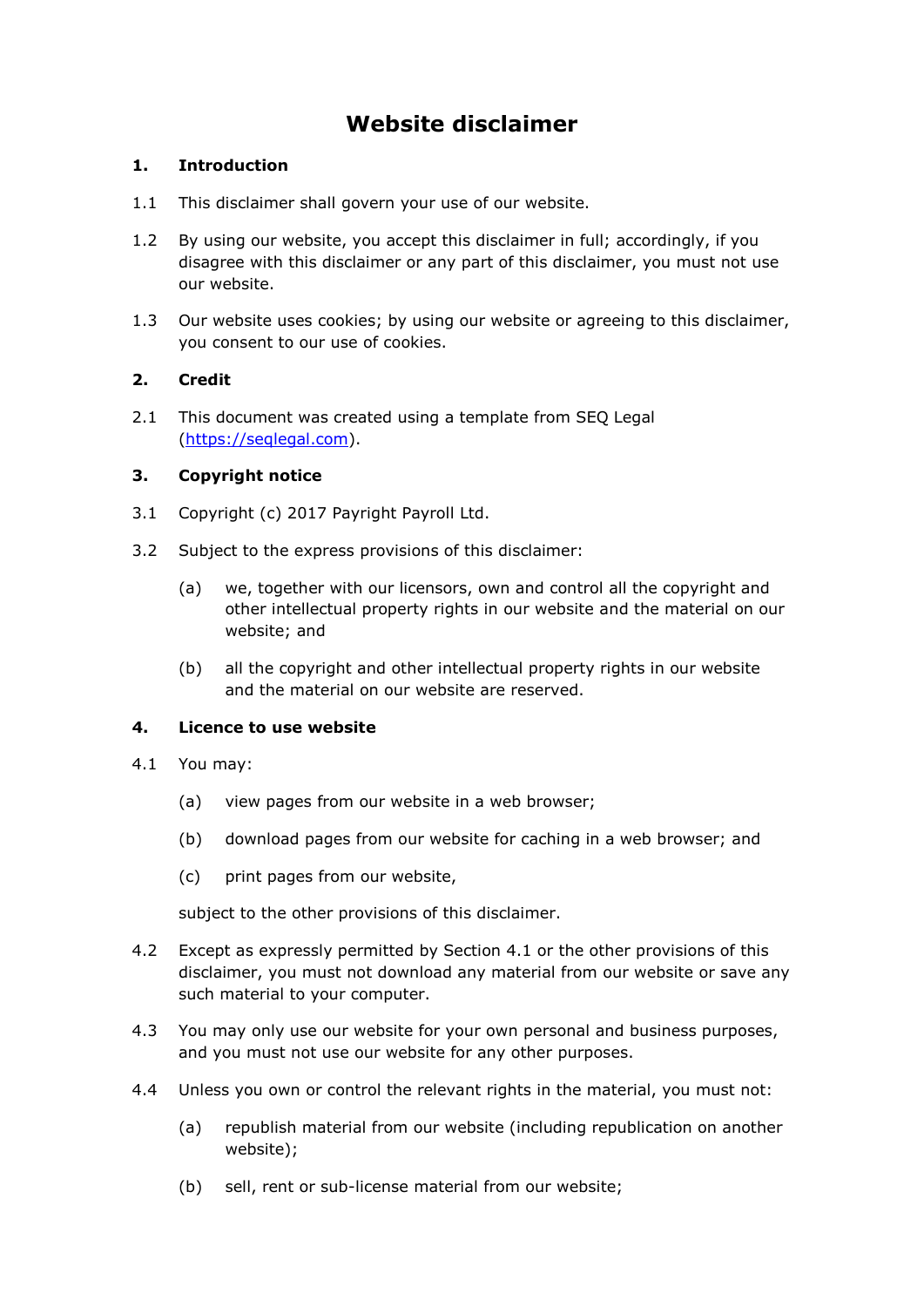- (c) show any material from our website in public;
- (d) exploit material from our website for a commercial purpose; or
- (e) redistribute material from our website.
- 4.5 We reserve the right to restrict access to areas of our website, or indeed our whole website, at our discretion; you must not circumvent or bypass, or attempt to circumvent or bypass, any access restriction measures on our website.

# **5. Acceptable use**

- 5.1 You must not:
	- (a) use our website in any way or take any action that causes, or may cause, damage to the website or impairment of the performance, availability or accessibility of the website;
	- (b) use our website in any way that is unlawful, illegal, fraudulent or harmful, or in connection with any unlawful, illegal, fraudulent or harmful purpose or activity;
	- (c) use our website to copy, store, host, transmit, send, use, publish or distribute any material which consists of (or is linked to) any spyware, computer virus, Trojan horse, worm, keystroke logger, rootkit or other malicious computer software;
	- (d) conduct any systematic or automated data collection activities (including without limitation scraping, data mining, data extraction and data harvesting) on or in relation to our website without our express written consent;
	- (e) access or otherwise interact with our website using any robot, spider or other automated means, except for the purpose of search engine indexing;
	- (f) use data collected from our website for any direct marketing activity (including without limitation email marketing, SMS marketing, telemarketing and direct mailing).
- 5.2 You must not use data collected from our website to contact individuals, companies or other persons or entities.
- 5.3 You must ensure that all the information you supply to us through our website, or in relation to our website, is true, accurate, current, complete and non-misleading.

#### **6. Limited warranties**

- 6.1 We do not warrant or represent:
	- (a) the completeness or accuracy of the information published on our website;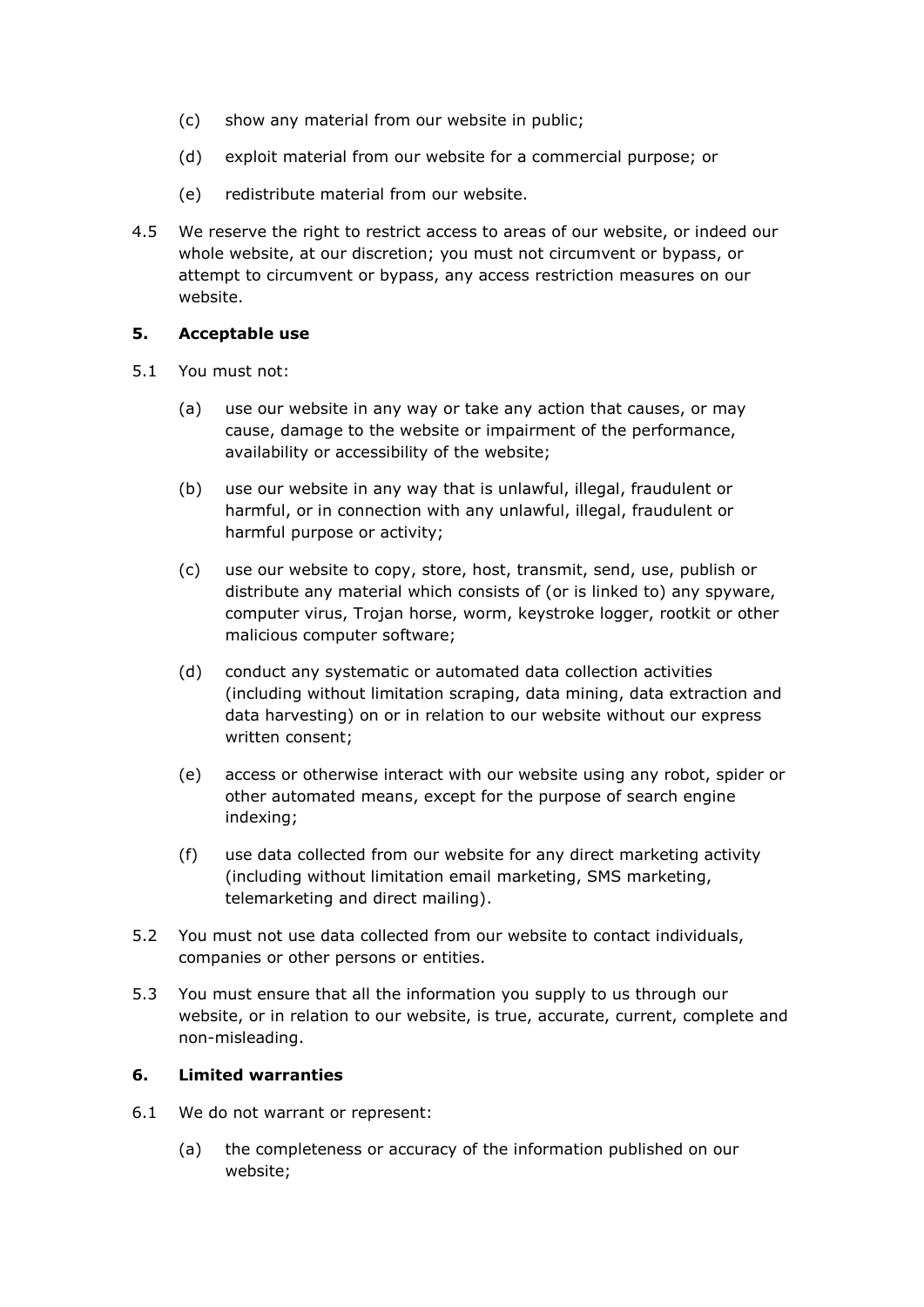- (b) that the material on the website is up to date; or
- (c) that the website or any service on the website will remain available.
- 6.2 We reserve the right to discontinue or alter any or all of our website services, and to stop publishing our website, at any time in our sole discretion without notice or explanation; and save to the extent expressly provided otherwise in this disclaimer, you will not be entitled to any compensation or other payment upon the discontinuance or alteration of any website services, or if we stop publishing the website.
- 6.3 To the maximum extent permitted by applicable law and subject to Section 7.1, we exclude all representations and warranties relating to the subject matter of this disclaimer, our website and the use of our website.

#### **7. Limitations and exclusions of liability**

- 7.1 Nothing in this disclaimer will:
	- (a) limit or exclude any liability for death or personal injury resulting from negligence;
	- (b) limit or exclude any liability for fraud or fraudulent misrepresentation;
	- (c) limit any liabilities in any way that is not permitted under applicable law; or
	- (d) exclude any liabilities that may not be excluded under applicable law.
- 7.2 The limitations and exclusions of liability set out in this Section 7 and elsewhere in this disclaimer:
	- (a) are subject to Section 7.1; and
	- (b) govern all liabilities arising under this disclaimer or relating to the subject matter of this disclaimer, including liabilities arising in contract, in tort (including negligence) and for breach of statutory duty, except to the extent expressly provided otherwise in this disclaimer.
- 7.3 To the extent that our website and the information and services on our website are provided free of charge, we will not be liable for any loss or damage of any nature.
- 7.4 We will not be liable to you in respect of any losses arising out of any event or events beyond our reasonable control.
- 7.5 We will not be liable to you in respect of any business losses, including (without limitation) loss of or damage to profits, income, revenue, use, production, anticipated savings, business, contracts, commercial opportunities or goodwill.
- 7.6 We will not be liable to you in respect of any loss or corruption of any data, database or software.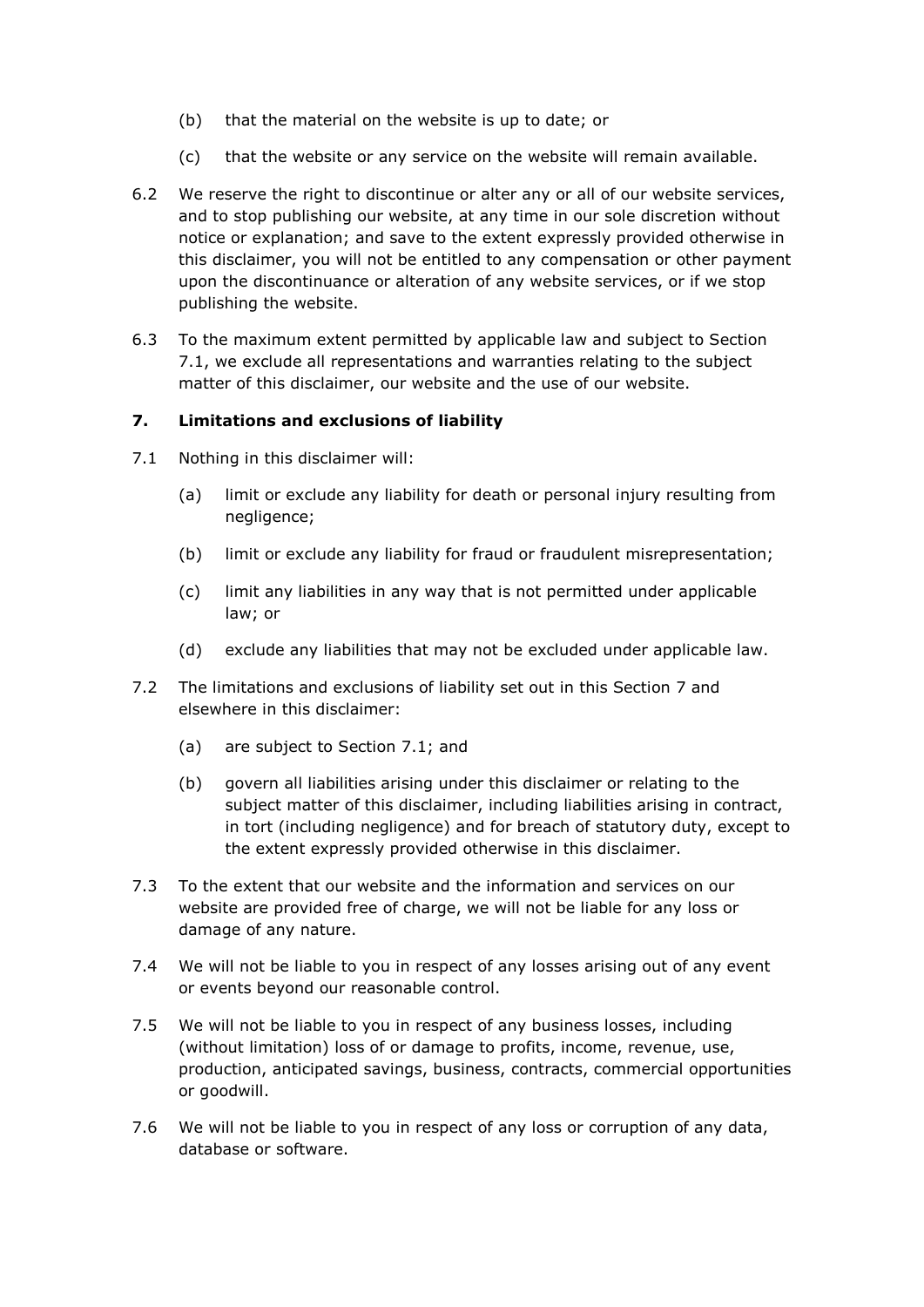- 7.7 We will not be liable to you in respect of any special, indirect or consequential loss or damage.
- 7.8 You accept that we have an interest in limiting the personal liability of our officers and employees and, having regard to that interest, you acknowledge that we are a limited liability entity; you agree that you will not bring any claim personally against our officers or employees in respect of any losses you suffer in connection with the website or this disclaimer (this will not, of course, limit or exclude the liability of the limited liability entity itself for the acts and omissions of our officers and employees).

# **8. Variation**

- 8.1 We may revise this disclaimer from time to time.
- 8.2 The revised disclaimer shall apply to the use of our website from the time of publication of the revised disclaimer on the website.

# **9. Severability**

- 9.1 If a provision of this disclaimer is determined by any court or other competent authority to be unlawful and/or unenforceable, the other provisions will continue in effect.
- 9.2 If any unlawful and/or unenforceable provision of this disclaimer would be lawful or enforceable if part of it were deleted, that part will be deemed to be deleted, and the rest of the provision will continue in effect.

# **10. Law and jurisdiction**

- 10.1 This disclaimer shall be governed by and construed in accordance with English law.
- 10.2 Any disputes relating to this disclaimer shall be subject to the exclusive jurisdiction of the courts of [England].

# **11. Statutory and regulatory disclosures**

11.1 Our VAT number is 178 1146 01.

# **12. Our details**

- 12.1 This website is owned and operated by Payright Payroll Ltd
- 12.2 We are registered in England and Wales under registration number 05405944 and our registered office is at First Floor, 12 St Johns Way, St Johns Business Estate, Downham Market, Norfolk, PE38 0QQ.
- 12.3 Our principal place of business is at First Floor, 12 St Johns Way, St Johns Business Estate, Downham Market, Norfolk, PE38 0QQ.
- 12.4 You can contact us:
	- (a) by post, to the postal address given above;